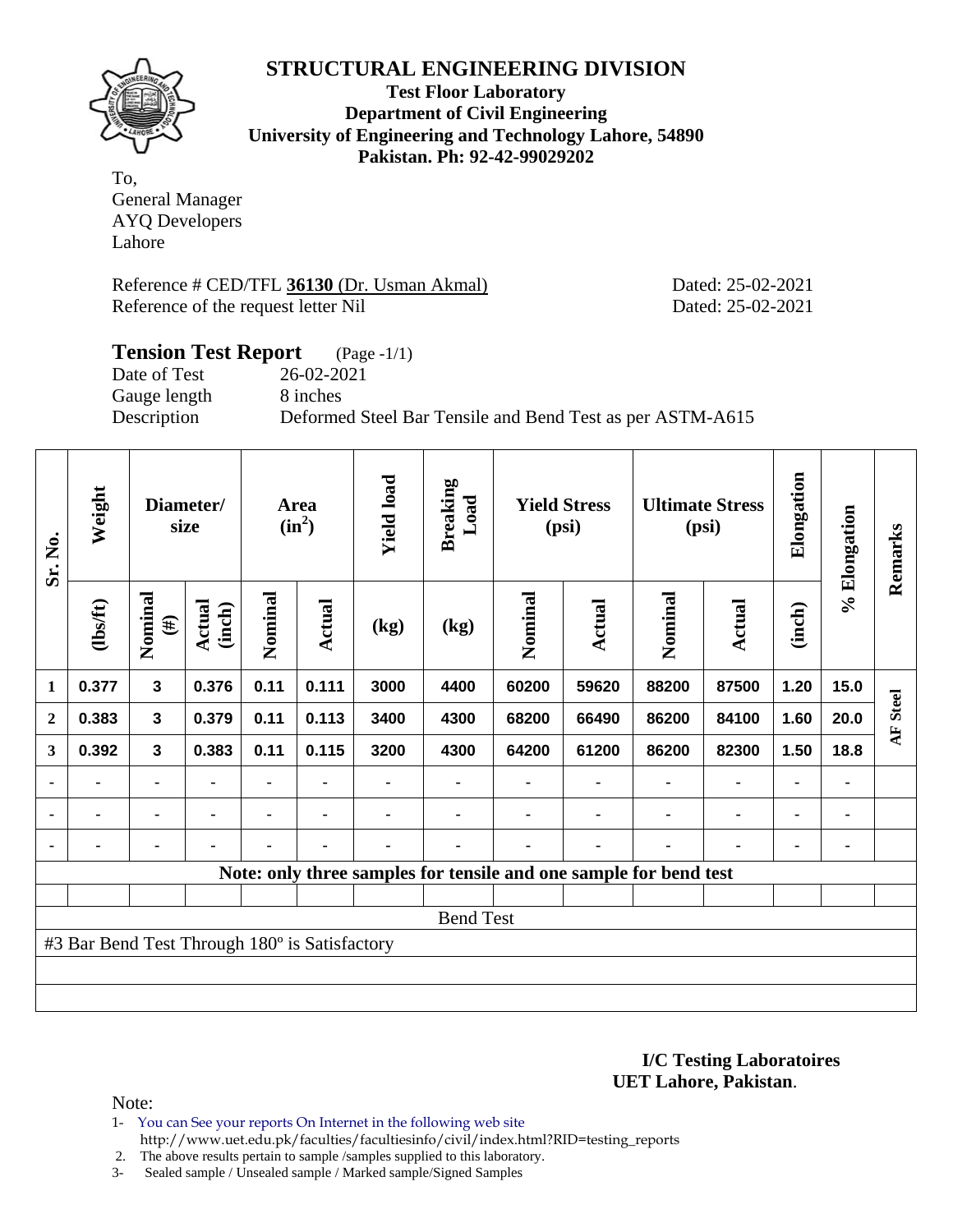

#### **Test Floor Laboratory Department of Civil Engineering University of Engineering and Technology Lahore, 54890 Pakistan. Ph: 92-42-99029202**

To,

Resident Engineer AZ Engineering Associates Dualization of Sargodha Mainwali Road (Phase-I) Group-III, from km 284.44 to 285.42 (Bridge & Approaches) in District Mianwali

Reference # CED/TFL **36131** (Dr. Usman Akmal) Dated: 25-02-2021 Reference of the request letter # RE/MWI-177 Dated: 17-02-2021

| <b>Tension Test Report</b> | $(Page - 1/1)$                                            |
|----------------------------|-----------------------------------------------------------|
| Date of Test               | 26-02-2021                                                |
| Gauge length               | 8 inches                                                  |
| Description                | Deformed Steel Bar Tensile and Bend Test as per ASTM-A615 |
|                            |                                                           |

| Sr. No.      | Weight                                              |                | Diameter/<br><b>Size</b><br>(inch) |         | <b>Yield load</b><br><b>Breaking</b><br>Load<br><b>Yield Stress</b><br>Area<br>$(in^2)$<br>(psi) |      | <b>Ultimate Stress</b><br>(psi) |         | Elongation     | % Elongation                                                    | Remarks                      |                |      |      |
|--------------|-----------------------------------------------------|----------------|------------------------------------|---------|--------------------------------------------------------------------------------------------------|------|---------------------------------|---------|----------------|-----------------------------------------------------------------|------------------------------|----------------|------|------|
|              | (1bsft)                                             | Nominal        | <b>Actual</b>                      | Nominal | Actual                                                                                           | (kg) | (kg)                            | Nominal | <b>Actual</b>  | Nominal                                                         | <b>Actual</b>                | (inch)         |      |      |
| 1            | 0.381                                               | 3/8            | 0.378                              | 0.11    | 0.112                                                                                            | 3400 | 5700                            | 68200   | 66920          | 114300                                                          | 112200                       | 1.20           | 15.0 | Moiz |
| $\mathbf{2}$ | 0.375                                               | 3/8            | 0.374                              | 0.11    | 0.110                                                                                            | 3300 | 4500                            | 66200   | 66060          | 90200                                                           | 90100                        | 1.10           | 13.8 |      |
|              |                                                     | ۰              |                                    |         | ٠                                                                                                |      |                                 |         | ۰              | $\blacksquare$                                                  | $\blacksquare$               | $\blacksquare$ | ۰    |      |
|              | $\blacksquare$                                      | $\blacksquare$ |                                    |         | $\blacksquare$                                                                                   |      |                                 |         | $\blacksquare$ | $\blacksquare$                                                  | $\qquad \qquad \blacksquare$ | $\blacksquare$ | ٠    |      |
|              |                                                     |                |                                    |         |                                                                                                  |      |                                 |         |                |                                                                 | ۰                            | $\blacksquare$ | ٠    |      |
|              |                                                     |                |                                    |         |                                                                                                  |      |                                 |         |                |                                                                 |                              | -              | -    |      |
|              |                                                     |                |                                    |         |                                                                                                  |      |                                 |         |                | Note: only two samples for tensile and one sample for bend test |                              |                |      |      |
|              |                                                     |                |                                    |         |                                                                                                  |      |                                 |         |                |                                                                 |                              |                |      |      |
|              |                                                     |                |                                    |         |                                                                                                  |      | <b>Bend Test</b>                |         |                |                                                                 |                              |                |      |      |
|              | 3/8" Dia Bar Bend Test Through 180° is Satisfactory |                |                                    |         |                                                                                                  |      |                                 |         |                |                                                                 |                              |                |      |      |
|              |                                                     |                |                                    |         |                                                                                                  |      |                                 |         |                |                                                                 |                              |                |      |      |
|              |                                                     |                |                                    |         |                                                                                                  |      |                                 |         |                |                                                                 |                              |                |      |      |

**I/C Testing Laboratoires UET Lahore, Pakistan**.

Note:

1- You can See your reports On Internet in the following web site http://www.uet.edu.pk/faculties/facultiesinfo/civil/index.html?RID=testing\_reports

2. The above results pertain to sample /samples supplied to this laboratory.

3- Sealed sample / Unsealed sample / Marked sample/Signed Samples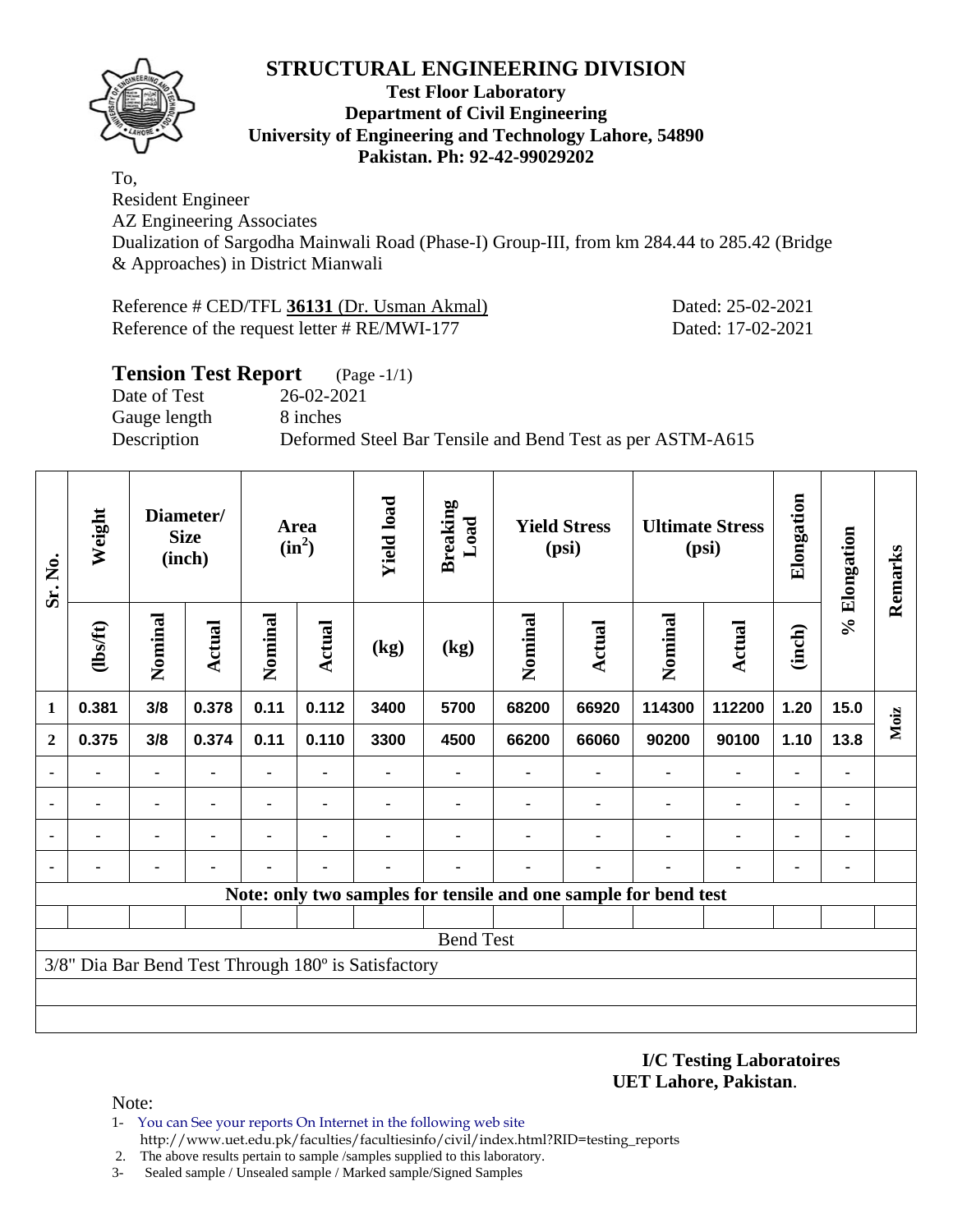

#### **Test Floor Laboratory Department of Civil Engineering University of Engineering and Technology Lahore, 54890 Pakistan. Ph: 92-42-99029202**

To, CEO Linker Developers 5 Mala House Construction Project, DGW

Reference # CED/TFL **36133** (Dr. Usman Akmal) Dated: 25-02-2021 Reference of the request letter # Nil Dated: 25-02-2021

# **Tension Test Report** (Page -1/1) Date of Test 26-02-2021 Gauge length 8 inches Description Deformed Steel Bar Tensile and Bend Test as per ASTM-A615

| Sr. No.      | Weight                                        | Diameter/<br>size       |                         | Area<br>$(in^2)$ |                | <b>Yield load</b> | <b>Breaking</b><br>Load                                         | <b>Yield Stress</b><br>(psi) |        | <b>Ultimate Stress</b><br>(psi) |                | Elongation     | % Elongation | Remarks |
|--------------|-----------------------------------------------|-------------------------|-------------------------|------------------|----------------|-------------------|-----------------------------------------------------------------|------------------------------|--------|---------------------------------|----------------|----------------|--------------|---------|
|              | $\frac{2}{10}$                                | Nominal<br>$(\#)$       | <b>Actual</b><br>(inch) | Nominal          | Actual         | (kg)              | (kg)                                                            | Nominal                      | Actual | Nominal                         | Actual         | (inch)         |              |         |
| $\mathbf 1$  | 0.383                                         | $\overline{\mathbf{3}}$ | 0.379                   | 0.11             | 0.113          | 3400              | 4600                                                            | 68200                        | 66500  | 92200                           | 90000          | 1.20           | 15.0         |         |
| $\mathbf{2}$ | 0.370                                         | $\mathbf{3}$            | 0.372                   | 0.11             | 0.109          | 3400              | 4900                                                            | 68200                        | 68870  | 98200                           | 99300          | 1.20           | 15.0         |         |
|              |                                               | $\blacksquare$          |                         | $\blacksquare$   |                |                   | $\blacksquare$                                                  |                              |        |                                 |                |                | ٠            |         |
|              |                                               | ٠                       |                         | ۰                |                |                   |                                                                 |                              |        |                                 | ٠              |                | ۰            |         |
|              |                                               | $\blacksquare$          |                         | ۰                | $\blacksquare$ |                   |                                                                 |                              |        |                                 | $\blacksquare$ | $\blacksquare$ | ٠            |         |
|              |                                               |                         |                         |                  |                |                   |                                                                 |                              |        |                                 |                |                | ٠            |         |
|              |                                               |                         |                         |                  |                |                   | Note: only two samples for tensile and one sample for bend test |                              |        |                                 |                |                |              |         |
|              |                                               |                         |                         |                  |                |                   |                                                                 |                              |        |                                 |                |                |              |         |
|              | <b>Bend Test</b>                              |                         |                         |                  |                |                   |                                                                 |                              |        |                                 |                |                |              |         |
|              | #3 Bar Bend Test Through 180° is Satisfactory |                         |                         |                  |                |                   |                                                                 |                              |        |                                 |                |                |              |         |
|              |                                               |                         |                         |                  |                |                   |                                                                 |                              |        |                                 |                |                |              |         |
|              |                                               |                         |                         |                  |                |                   |                                                                 |                              |        |                                 |                |                |              |         |

**I/C Testing Laboratoires UET Lahore, Pakistan**.

- 1- You can See your reports On Internet in the following web site http://www.uet.edu.pk/faculties/facultiesinfo/civil/index.html?RID=testing\_reports
- 2. The above results pertain to sample /samples supplied to this laboratory.
- 3- Sealed sample / Unsealed sample / Marked sample/Signed Samples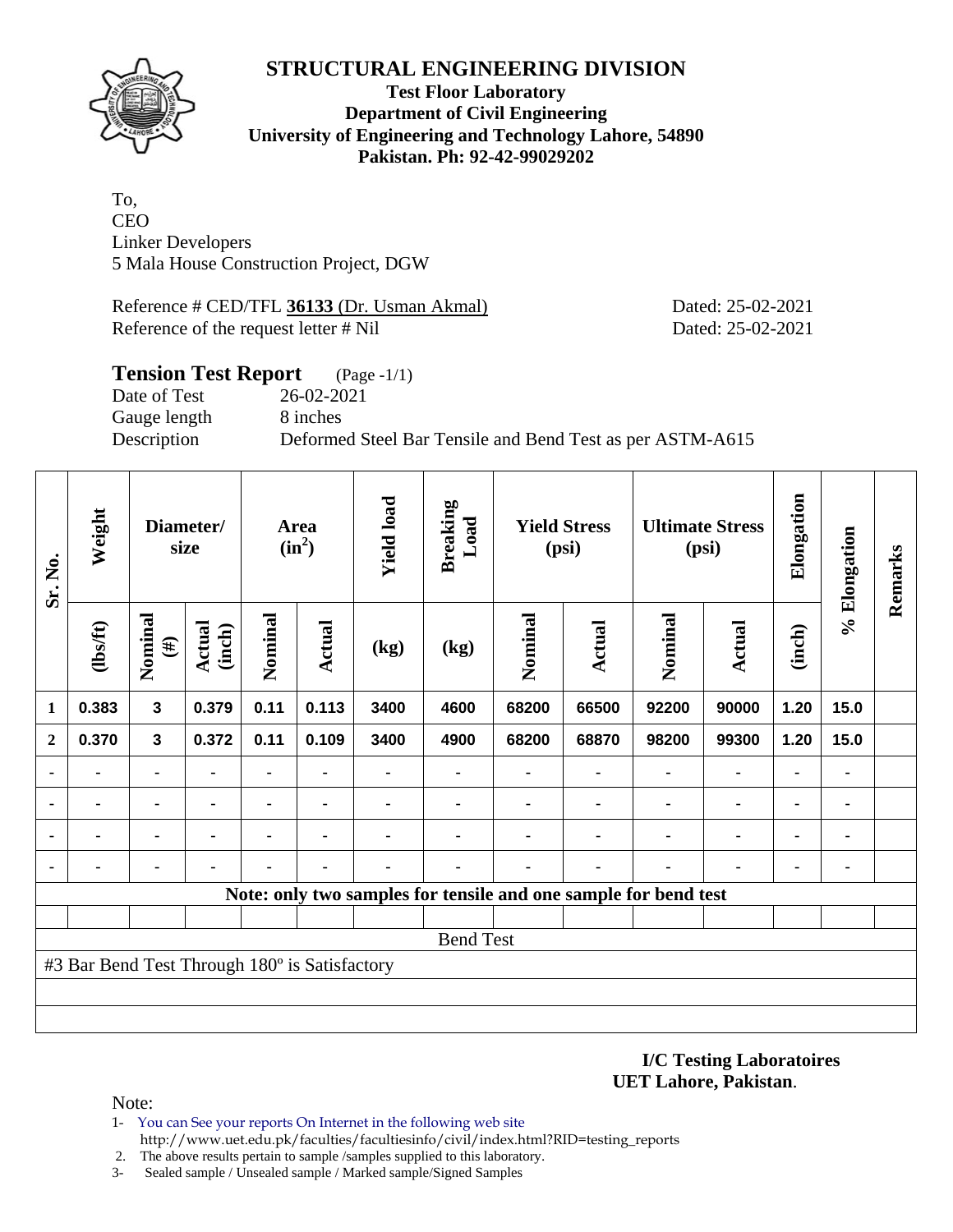

**Test Floor Laboratory Department of Civil Engineering University of Engineering and Technology Lahore, 54890 Pakistan. Ph: 92-42-99029202** 

To, M/S Haris & Company Lahore (Engro Enfrashare Pvt. Ltd. B2S Project)

Reference # CED/TFL **36134** (Dr. Usman Akmal) Dated: 25-02-2021 Reference of the request letter # 0003 Dated: 23-02-2021

### **Tension Test Report** (Page -1/2) Date of Test 26-02-2021 Gauge length 8 inches Description Deformed Steel Bar Tensile and Bend Test as per ASTM-A615

| Sr. No.      | Weight                                                         | Diameter/<br><b>Size</b><br>(inch) |                | Area<br>$(in^2)$ |                | <b>Yield load</b> | <b>Breaking</b><br>Load | <b>Yield Stress</b><br>(psi) |                |         | <b>Ultimate Stress</b><br>(psi) | Elongation     | % Elongation | Remarks |
|--------------|----------------------------------------------------------------|------------------------------------|----------------|------------------|----------------|-------------------|-------------------------|------------------------------|----------------|---------|---------------------------------|----------------|--------------|---------|
|              | (1bsft)                                                        | Nominal                            | Actual         | Nominal          | Actual         | (kg)              | (kg)                    | Nominal                      | <b>Actual</b>  | Nominal | <b>Actual</b>                   | (inch)         |              |         |
| $\mathbf{1}$ | 0.366                                                          | 10                                 | 9.40           | 0.12             | 0.108          | 3300              | 4600                    | 60627                        | 67590          | 84510   | 94300                           | 1.00           | 12.5         |         |
|              |                                                                |                                    |                |                  |                |                   |                         |                              |                |         | $\blacksquare$                  |                |              |         |
| ٠            | -                                                              | $\blacksquare$                     |                |                  |                |                   |                         |                              |                |         | ۰                               | ۰              |              |         |
| ٠            | $\blacksquare$                                                 |                                    | $\blacksquare$ |                  |                |                   |                         |                              |                | ÷       | $\blacksquare$                  | $\blacksquare$ |              |         |
|              | ۰                                                              | $\blacksquare$                     | $\blacksquare$ | -                | $\blacksquare$ |                   |                         |                              |                | ٠       | $\blacksquare$                  | ۰              | ۰            |         |
|              |                                                                | ۰                                  | $\blacksquare$ |                  | ٠              |                   |                         |                              | $\blacksquare$ | ٠       | ۰                               | $\blacksquare$ |              |         |
|              | Note: only one sample for tensile and one sample for bend test |                                    |                |                  |                |                   |                         |                              |                |         |                                 |                |              |         |
|              |                                                                |                                    |                |                  |                |                   |                         |                              |                |         |                                 |                |              |         |
|              | <b>Bend Test</b>                                               |                                    |                |                  |                |                   |                         |                              |                |         |                                 |                |              |         |
|              | 10mm Dia Bar Bend Test Through 180° is Satisfactory            |                                    |                |                  |                |                   |                         |                              |                |         |                                 |                |              |         |
|              |                                                                |                                    |                |                  |                |                   |                         |                              |                |         |                                 |                |              |         |
|              |                                                                |                                    |                |                  |                |                   |                         |                              |                |         |                                 |                |              |         |

**I/C Testing Laboratoires UET Lahore, Pakistan**.

- 1- You can See your reports On Internet in the following web site http://www.uet.edu.pk/faculties/facultiesinfo/civil/index.html?RID=testing\_reports
- 2. The above results pertain to sample /samples supplied to this laboratory.
- 3- Sealed sample / Unsealed sample / Marked sample/Signed Samples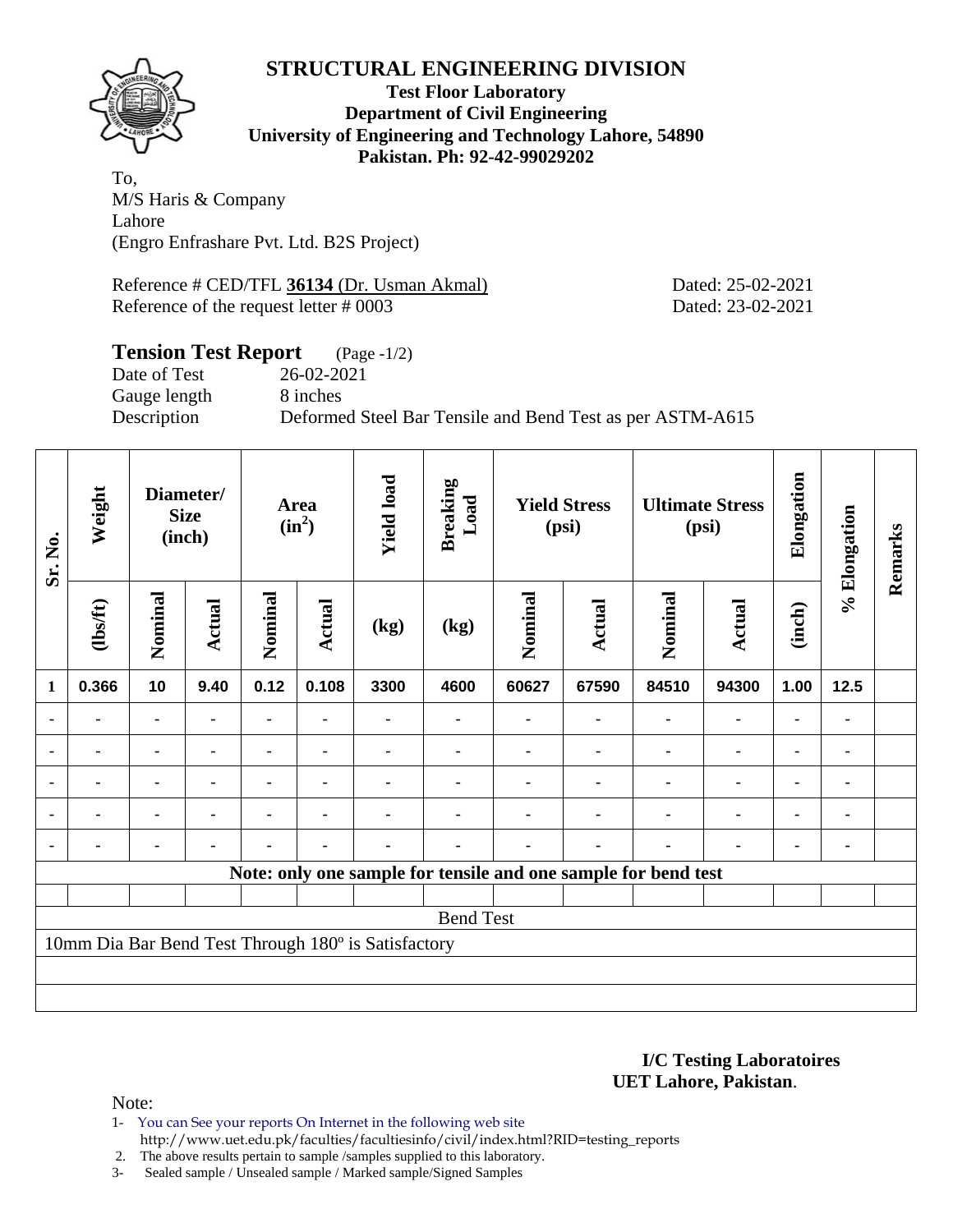

**Test Floor Laboratory Department of Civil Engineering University of Engineering and Technology Lahore, 54890 Pakistan. Ph: 92-42-99029202** 

o, M/S Haris & Company Lahore (Edotco B2S Project)

Reference # CED/TFL **36134** (Dr. Usman Akmal) Dated: 25-02-2021 Reference of the request letter # 0012 Dated: 23-02-2021

## **Tension Test Report** (Page -2/2) Date of Test 26-02-2021 Gauge length 8 inches Description Deformed Steel Bar Tensile and Bend Test as per ASTM-A615

| Sr. No.        | Weight                                              | Diameter/<br><b>Size</b><br>(inch) |               |         | <b>Yield load</b><br>Area<br>$(in^2)$ |      | <b>Breaking</b><br>Load                                        | <b>Yield Stress</b><br>(psi) |               |         | <b>Ultimate Stress</b><br>(psi) | Elongation     | % Elongation | Remarks |
|----------------|-----------------------------------------------------|------------------------------------|---------------|---------|---------------------------------------|------|----------------------------------------------------------------|------------------------------|---------------|---------|---------------------------------|----------------|--------------|---------|
|                | (1bsft)                                             | Nominal                            | <b>Actual</b> | Nominal | <b>Actual</b>                         | (kg) | (kg)                                                           | Nominal                      | <b>Actual</b> | Nominal | <b>Actual</b>                   | (inch)         |              |         |
| $\mathbf 1$    | 0.366                                               | 10                                 | 9.40          | 0.12    | 0.108                                 | 3200 | 4600                                                           | 58789                        | 65560         | 84510   | 94300                           | 1.10           | 13.8         |         |
| $\blacksquare$ |                                                     | ۰                                  |               |         |                                       |      |                                                                |                              |               |         |                                 | ٠              |              |         |
| ٠              | -                                                   |                                    |               |         |                                       |      |                                                                |                              |               |         |                                 | ٠              |              |         |
| $\blacksquare$ | $\blacksquare$                                      | ۰                                  |               |         | $\blacksquare$                        |      |                                                                |                              |               |         | $\blacksquare$                  | $\blacksquare$ |              |         |
| $\blacksquare$ |                                                     | ۰                                  |               |         | $\blacksquare$                        |      |                                                                |                              |               |         | ۰                               | ٠              |              |         |
|                |                                                     | ä,                                 |               |         | $\blacksquare$                        |      |                                                                |                              |               |         | $\blacksquare$                  | $\blacksquare$ |              |         |
|                |                                                     |                                    |               |         |                                       |      | Note: only one sample for tensile and one sample for bend test |                              |               |         |                                 |                |              |         |
|                |                                                     |                                    |               |         |                                       |      |                                                                |                              |               |         |                                 |                |              |         |
|                | <b>Bend Test</b>                                    |                                    |               |         |                                       |      |                                                                |                              |               |         |                                 |                |              |         |
|                | 10mm Dia Bar Bend Test Through 180° is Satisfactory |                                    |               |         |                                       |      |                                                                |                              |               |         |                                 |                |              |         |
|                |                                                     |                                    |               |         |                                       |      |                                                                |                              |               |         |                                 |                |              |         |
|                |                                                     |                                    |               |         |                                       |      |                                                                |                              |               |         |                                 |                |              |         |

**I/C Testing Laboratoires UET Lahore, Pakistan**.

Note:

1- You can See your reports On Internet in the following web site http://www.uet.edu.pk/faculties/facultiesinfo/civil/index.html?RID=testing\_reports

2. The above results pertain to sample /samples supplied to this laboratory.

3- Sealed sample / Unsealed sample / Marked sample/Signed Samples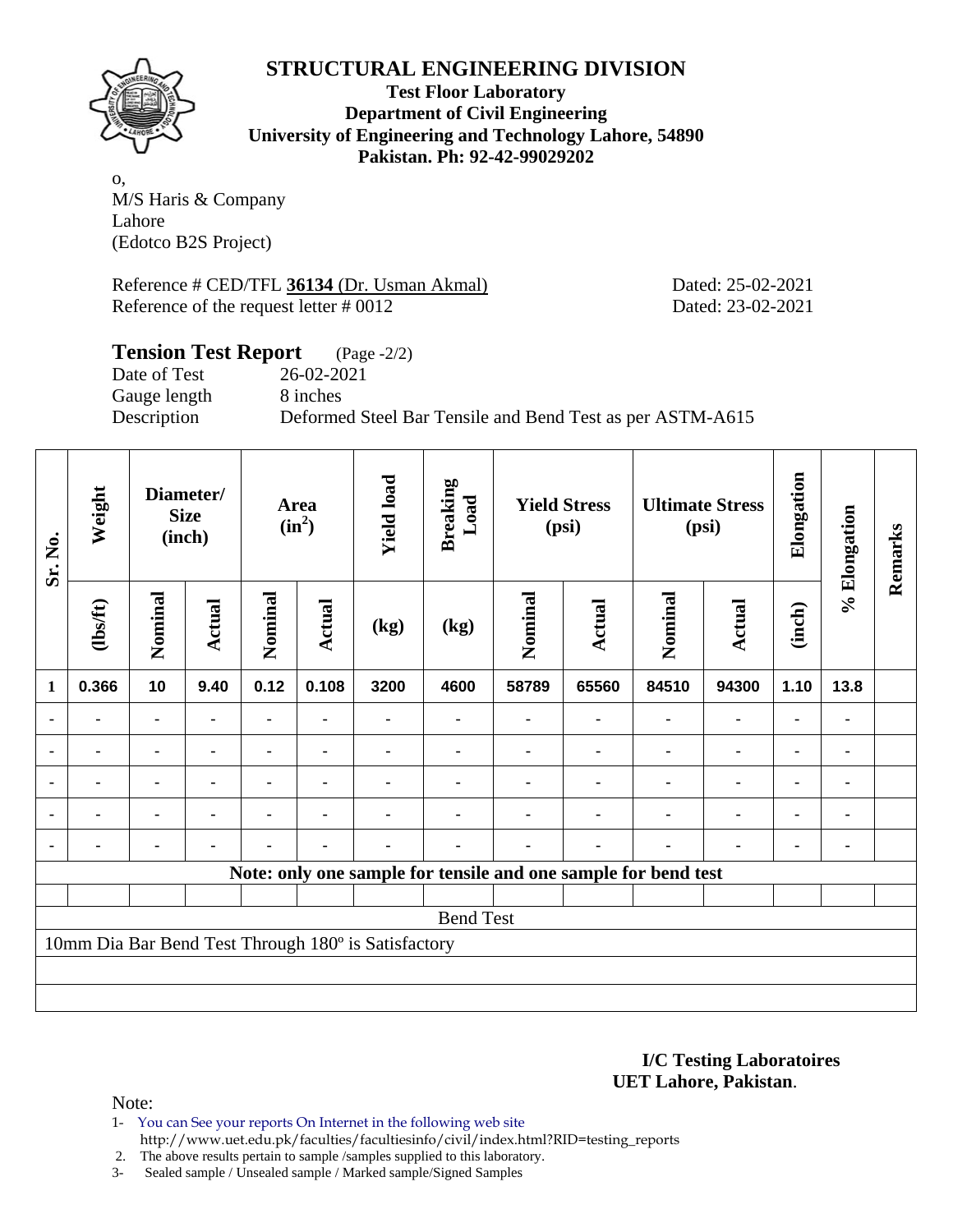

**Test Floor Laboratory Department of Civil Engineering University of Engineering and Technology Lahore, 54890 Pakistan. Ph: 92-42-99029202** 

To, Resident Engineer Orbit Housing The Springs Apartment Homes, Lahore

Reference # CED/TFL **36139** (Dr. Usman Akmal) Dated: 26-02-2021 Reference of the request letter # Nil Dated: 25-02-2021

### **Tension Test Report** (Page -1/1) Date of Test 26-02-2021 Gauge length 8 inches Description Deformed Steel Bar Tensile and Bend Test as per ASTM-A615

| Sr. No.        | Weight                                        | Diameter/<br>size       |                  | Area<br>$(in^2)$ |                | <b>Yield load</b> | <b>Breaking</b><br>Load                                         | <b>Yield Stress</b><br>(psi) |                | <b>Ultimate Stress</b><br>(psi) |                | Elongation     | % Elongation | Remarks |
|----------------|-----------------------------------------------|-------------------------|------------------|------------------|----------------|-------------------|-----------------------------------------------------------------|------------------------------|----------------|---------------------------------|----------------|----------------|--------------|---------|
|                | (1bsft)                                       | Nominal<br>$(\#)$       | Actual<br>(inch) | Nominal          | Actual         | (kg)              | (kg)                                                            | Nominal                      | Actual         | Nominal                         | <b>Actual</b>  | (inch)         |              |         |
| $\mathbf{1}$   | 0.385                                         | $\overline{\mathbf{3}}$ | 0.379            | 0.11             | 0.113          | 3600              | 4800                                                            | 72200                        | 70190          | 96200                           | 93600          | 1.20           | 15.0         |         |
| $\mathbf{2}$   | 0.385                                         | 3                       | 0.379            | 0.11             | 0.113          | 3800              | 4900                                                            | 76200                        | 74090          | 98200                           | 95600          | 1.10           | 13.8         |         |
|                |                                               | $\blacksquare$          |                  |                  |                |                   |                                                                 |                              |                |                                 | $\blacksquare$ | $\blacksquare$ | ٠            |         |
| $\blacksquare$ | $\blacksquare$                                | ٠                       | $\blacksquare$   |                  | $\blacksquare$ |                   |                                                                 |                              |                | $\blacksquare$                  | $\blacksquare$ |                | ۰            |         |
|                | $\blacksquare$                                |                         | $\blacksquare$   |                  | $\blacksquare$ |                   |                                                                 |                              |                | $\blacksquare$                  | $\blacksquare$ |                | ۰            |         |
|                | -                                             | $\blacksquare$          | $\blacksquare$   | $\blacksquare$   | $\blacksquare$ | -                 |                                                                 |                              | $\blacksquare$ | $\blacksquare$                  | $\blacksquare$ | $\blacksquare$ | ٠            |         |
|                |                                               |                         |                  |                  |                |                   | Note: only two samples for tensile and one sample for bend test |                              |                |                                 |                |                |              |         |
|                |                                               |                         |                  |                  |                |                   |                                                                 |                              |                |                                 |                |                |              |         |
|                |                                               |                         |                  |                  |                |                   | <b>Bend Test</b>                                                |                              |                |                                 |                |                |              |         |
|                | #3 Bar Bend Test Through 180° is Satisfactory |                         |                  |                  |                |                   |                                                                 |                              |                |                                 |                |                |              |         |
|                |                                               |                         |                  |                  |                |                   |                                                                 |                              |                |                                 |                |                |              |         |
|                |                                               |                         |                  |                  |                |                   |                                                                 |                              |                |                                 |                |                |              |         |

#### **I/C Testing Laboratoires UET Lahore, Pakistan**.

- 1- You can See your reports On Internet in the following web site http://www.uet.edu.pk/faculties/facultiesinfo/civil/index.html?RID=testing\_reports
- 2. The above results pertain to sample /samples supplied to this laboratory.
- 3- Sealed sample / Unsealed sample / Marked sample/Signed Samples